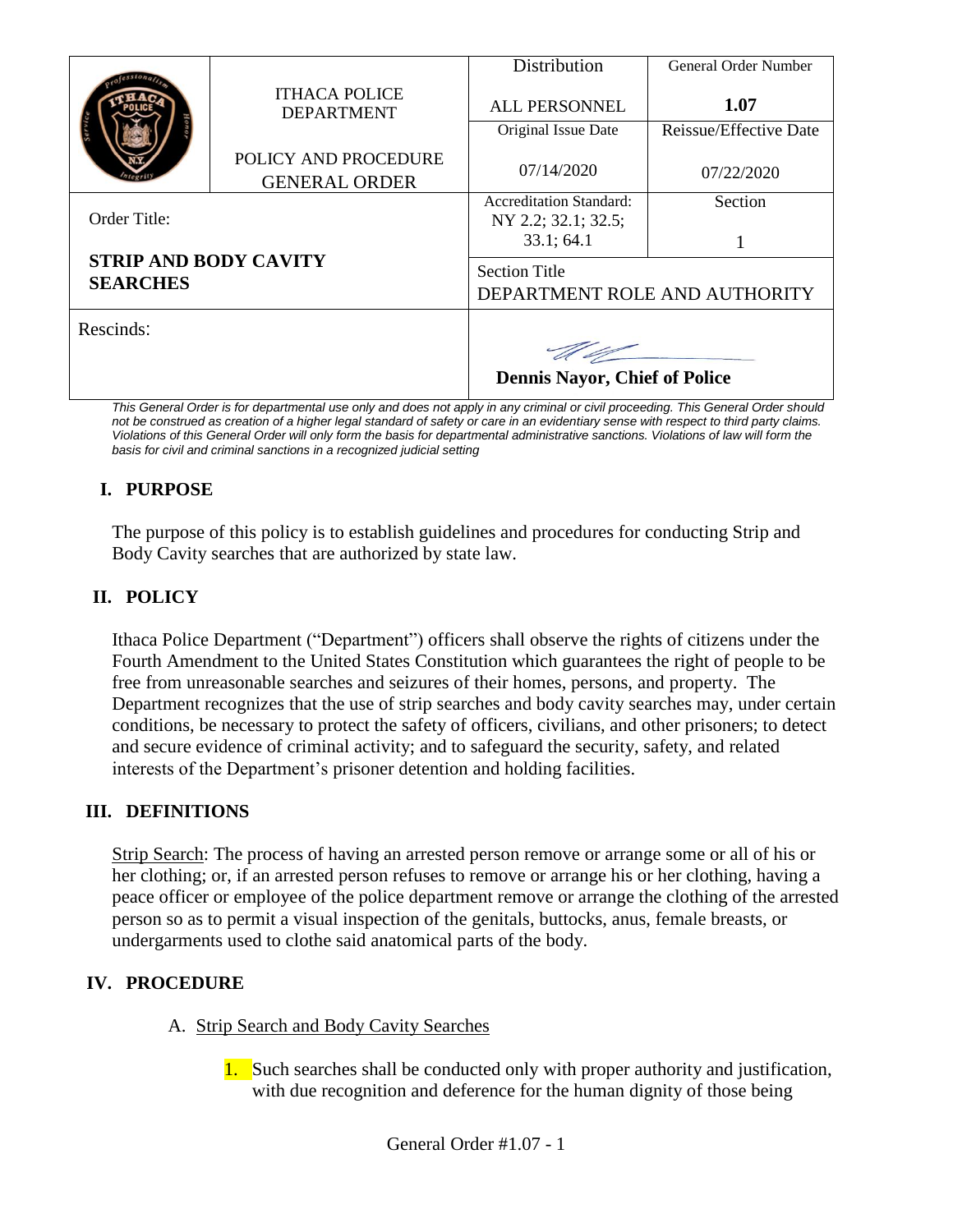searched, in accordance with the procedural guidelines for conducting such searches as set forth in this policy.

- 2. A "*strip search*" is defined as having an arrested person remove or rearrange some or all of his clothing to permit a visual inspection of the genitals, buttocks, anus, female breasts or undergarments used to cloth these parts of the body. No one arrested for a motor vehicle violation or a misdemeanor shall be strip searched unless there is reasonable belief that the person is concealing a weapon, a controlled substance, or contraband. Strip searches must be conducted by a person of the same sex as the suspect and in an area where the search cannot be observed by persons not physically conducting the search or not absolutely necessary to conduct the search.
- 3. Any officer conducting a strip search shall:
	- a) obtain the written authorization of a Lieutenant or a Deputy Chief of Police if no Lieutenant is available; and
	- b) prepare a report of the search.
- 4. A "strip search" and a "body cavity" search are distinct and different. No search of any *body cavity other than the mouth* may be conducted without a search warrant, which requires probable cause. The warrant must specify that the search be performed under sanitary conditions and be conducted either by or under the supervision of a person licensed to practice medicine.

#### B. Training

1. All sworn officers shall receive training regarding strip and body cavity searches. Training shall include that which was received through a New York State Municipal Police Training Council certified academy, during the Field Training and Evaluation Program, and from roll call and in-service training. Such training shall include instruction on the proper, safe, legal, and professional manner in which to conduct a strip search. The Department shall provide officers with refresher training on this section regarding strip and body cavity searches.

#### C. Use of in-Custody Search

1. Because strip searches of arrestees are not routinely warranted, it is important for officers to rely on pat-down searches performed in the field and prior to arriving at booking to disclose any weapons or contraband that an arrestee might be hiding on his/her person. The importance of these searches cannot be overemphasized. They are essential to officer safety during initial arrest of a suspect, during prisoner transportation, and may be the only opportunity to prevent the introduction of weapons or contraband into the police facility or the destruction of evidence at the station. Field and booking custody searches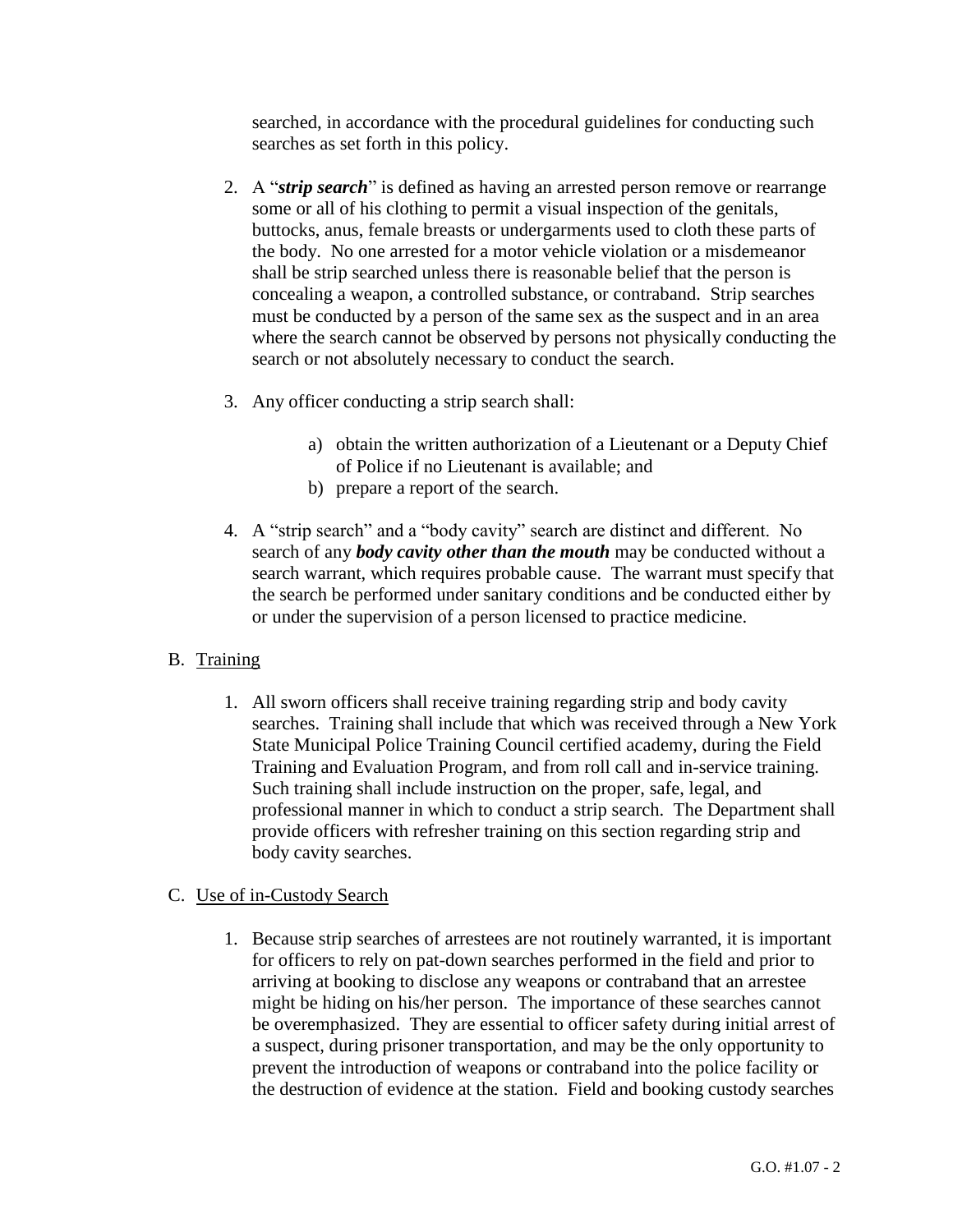are often the primary means of establishing reasonable suspicion necessary for conducting a later strip or body cavity search.

- D. New York State Law
	- 1. A person wrongfully searched is not prohibited from seeking or obtaining civil or injunctive relief.

### E. General Guidelines

- 1. While safety and security are recognized as legitimate concerns of law enforcement personnel, they are not solely sufficient grounds for conducting strip searches given the highly intrusive nature of these procedures and the privacy interest of arrestees. As a result, the arresting officer plays a major role in determining whether an arrestee should be strip-searched based on his/her knowledge of the facts surrounding the arrest and of the individual arrested. Officer input is critical at booking, or during temporary detention, to establish clear justification for conducting or not conducting such searches.
- 2. The following procedures shall be followed when conducting strip and body cavity searches.
	- a. Authority with and without a Warrant

No persons arrested for motor vehicle violations or misdemeanors shall be subjected to a strip search unless there is reasonable belief of concealment of a weapon or controlled substance or contraband. Reasonable belief may be based upon, but is not limited to the following:

- (1) *The nature of the offense charged:* Violent felony offenses and those related to drug possession often provoke suspicion that the offender is concealing weapons or evidence. However, the fact that an individual is arrested on a felony charge alone does not, without reasonable suspicion, always support the use of a strip search.
- (2) *The duration of the detention:* The duration of the detention can also serve as an aid in determining if a strip search is warranted. Arrestees being held for a short period of time, and who will be continuously restrained, may not warrant a strip search unless there are other factors present.
- (3) *The arrestee's appearance and demeanor:* An arrestee, who presents an unusual and inordinately nervous demeanor, conducts himself/herself in a manner that suggests he/she is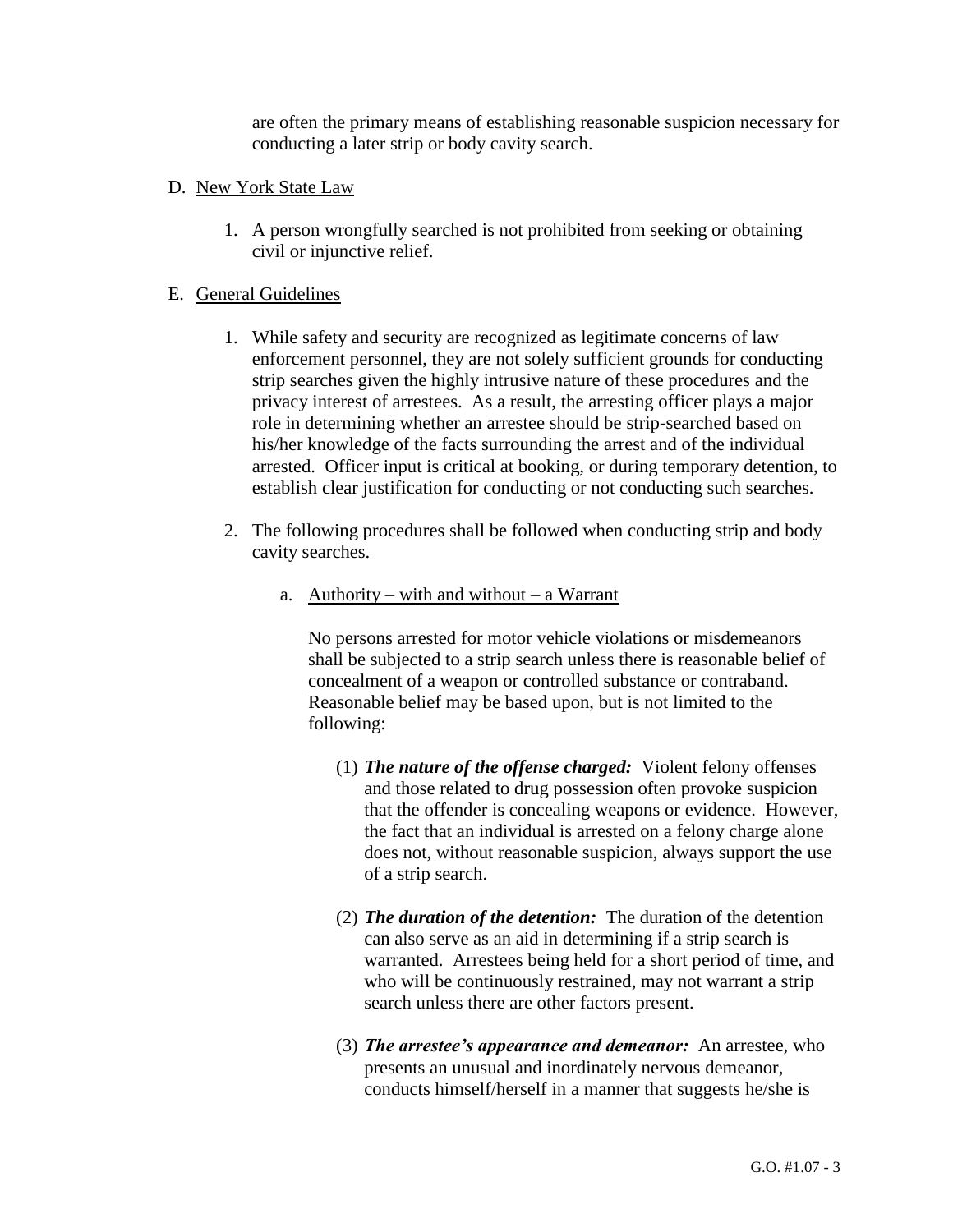attempting to conceal something, or acts in a generally suspicious manner, may add to an officer's reasonable suspicion.

- (4) *The circumstances surrounding the arrest:* The circumstances under which the arrest was made may also constitute a factor in determining reasonable belief. Such circumstances include the area/location in which the arrest was made, (e.g., in an established drug house or area known for the sale/distribution of narcotics or street violence); the individuals with whom the arrestee was associating, (e.g., known felons with violent criminal histories); and the degree of resistance offered by the arrestee, (e.g., indicating the possibility of the arrestee possessing a weapon, evidence, or contraband.)
- (5) *The arrestee's criminal record:* An individual with a lengthy criminal record, particularly crimes of violence and narcotics offenses, possession and/or use of firearms, or other deadly weapons, and prior involvement in illegal drugs, are pertinent in establishing reasonable belief.
- (6) *The discovery of evidence:* The discovery of evidence of a major offense in plain view or in the course of a search incident to the arrest.
- (7) *Information/Actions:* Information or actions of the arrestee indicating the likelihood that evidence, contraband, or a weapon are being concealed.
- (8) *Suspicious objects:* The detection of suspicious objects beneath the suspect's clothing during a field search incidental to the arrest.
- (9) *Whether other reasonable alternatives exist:* Use of metal detectors or a pat-down of an arrestee may be employed in lieu of a strip search when to do so can meet the safety and security needs of the Department. Temporary segregation from other arrestees may also serve as an acceptable alternative to a strip search.
- b. Provisions for Privacy and Search by Gender

When strip searches are conducted, the following provisions regarding privacy shall apply:

(1) Only sworn officers of this Department are authorized to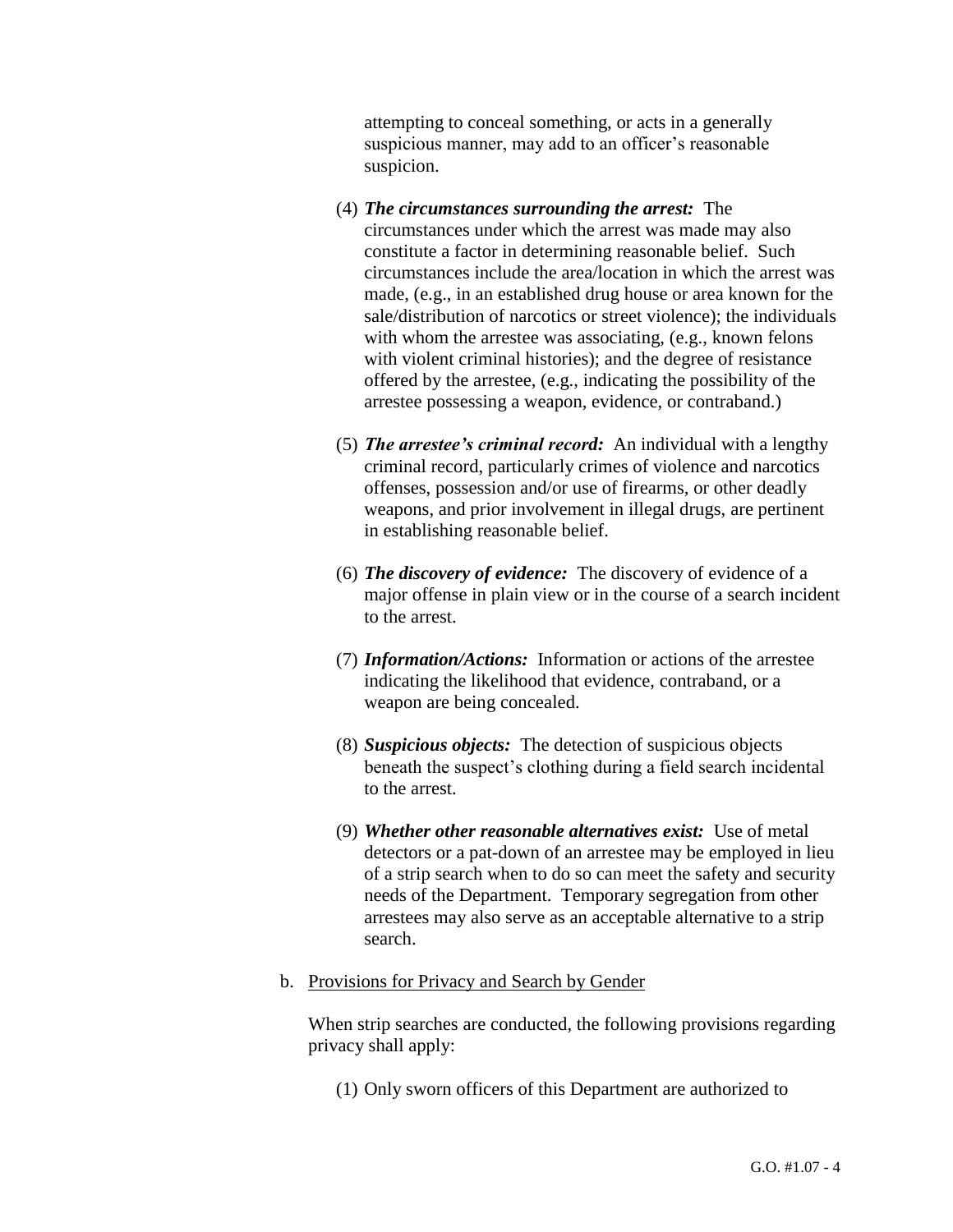perform a strip search of arrestees being detained at the Ithaca Police Department. If there is no officer of this Department available to conduct a strip search of an arrestee of the same sex, then the Supervisor shall make arrangements to have a sworn officer of the same sex, from another law enforcement agency, perform the search.

- (2) Searches shall be conducted in conformance with approved hygienic procedures and professional practices. Officers shall wear protective gloves and take all other universal precautions as required. To maintain proper hygiene, protect the dignity of the arrestee, and reduce liability and other allegations of wrongdoing, officers shall attempt to avoid contact with an arrestee during the strip search.
- (3) Searches shall be conducted in a room specifically authorized for this purpose by the Supervisor, taking precautions to prevent any unauthorized viewing or intrusions into the area.
- (4) Searches shall be conducted by the fewest number of personnel necessary and only by those of the same sex. Usually the number of necessary personnel will be no more than two officers, unless the arrestee is violent or other unusual circumstances exist.
- (5) Searches shall be conducted under conditions that provide privacy from all but those authorized to conduct the search.
- (6) When a strip search of a prisoner identifying as transgender or gender non-conforming becomes necessary, and when feasible, the strip search process will be explained to them and they shall be afforded the opportunity to select the gender of the officer who is to conduct the search.
- (7) Field strip searches of prisoners are generally prohibited, except in the rarest of circumstances under exigent circumstances where the life of officers or others may be placed at risk, and only in privacy with the explicit written approval of a Supervisor authorized herein to be an agent of the Chief of Police.

#### F. Reporting Requirements

1. Written authorization of a Lieutenant or Deputy Chief of Police (when no Lieutenant is available) is required to perform a strip search. Where articulable, reasonable belief exists to conduct a strip search for weapons or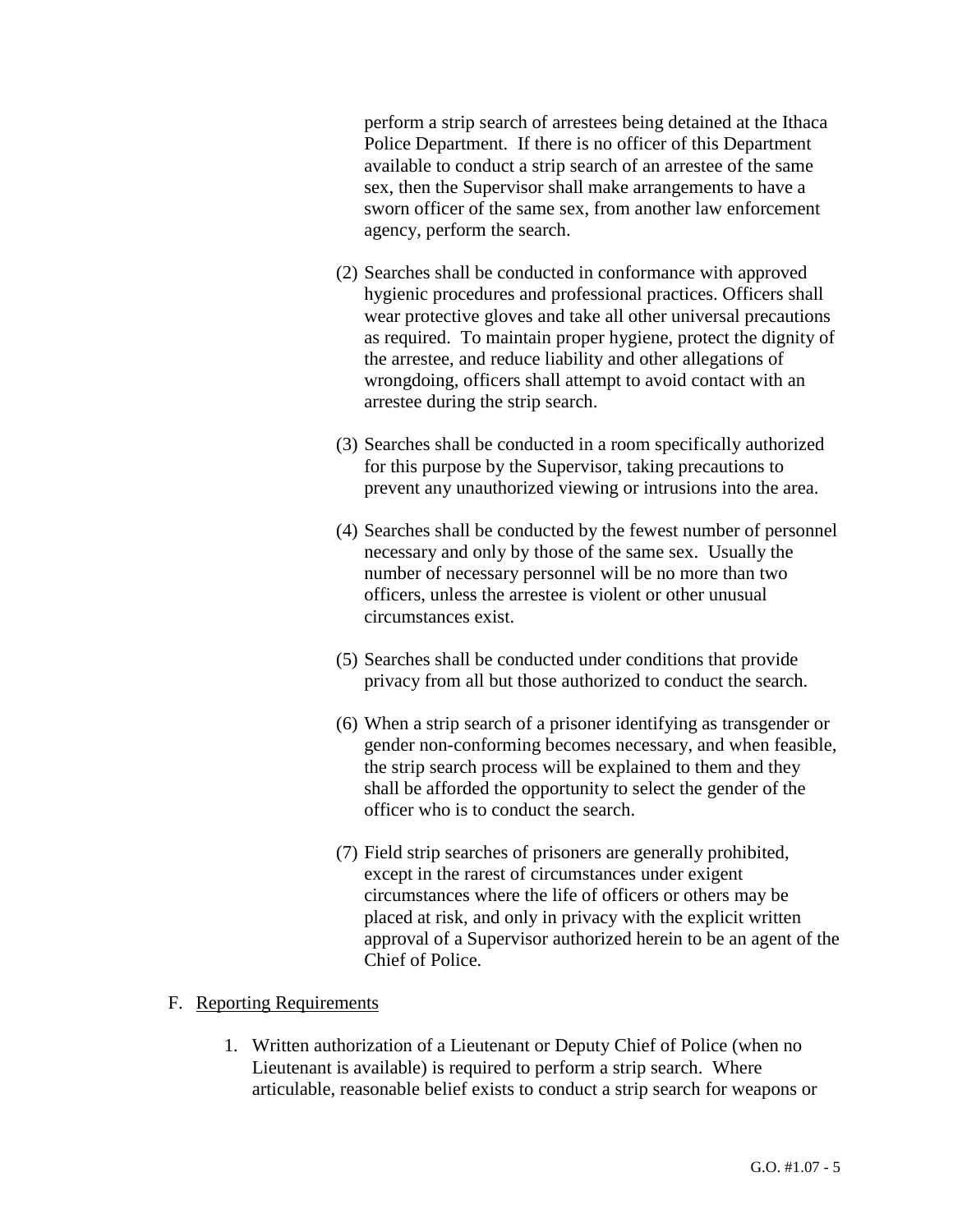contraband, the arresting officer shall make a documented request for such action to the supervisor, by filling out the *[Strip Search Authorization](https://powerdms.com/link/IthacaCPD/document/?id=1767310) and [Report](https://powerdms.com/link/IthacaCPD/document/?id=1767310)* form, which shall clearly state the basis for suspicion. A completed copy of this form will be given to the arrestee. This form shall also include the following information:

- a. The time and place of the search;
- b. The identity of the individual searched and the name of the officer conducting the search, plus any other person(s) who are present; and
- c. A detailed description of the nature and extent of the search.
- 2. When a strip search is conducted, any weapons, evidence, or contraband found during the search should be fully documented and secured as evidence for possible criminal charges. Any problems encountered or items confiscated should be brought to the attention of a supervisor. The officer's police report shall also include any other pertinent information regarding the search.

#### G. Body Cavity Searches

- 1. An inspection of the suspect's mouth may not require a search warrant. A search of any other orifice, opening or cavity of the body, however, requires a search warrant. Because body cavity searches are particularly intrusive, they must meet a higher standard in order to be deemed justifiable, and to conform to the requirements of reasonableness in the manner in which they are performed. The requirements of privacy, hygiene, and the training of those who perform such searches are of importance in the context of body cavity searches.
- 2. Per New York case law, a warrantless body cavity search made incident to an arrest is valid under the Fourth Amendment only if: (1) the officer has a "clear indication" that incriminating evidence will be found within the body of the arrestee; (2) exigent circumstances justify the absence of a warrant; and (3) the method used to extract the evidence is reasonable, and the extraction method is performed in a reasonable manner.
- 3. Should visual examination of a suspect during a strip search and/or other information lead an officer to believe that the suspect is concealing a weapon, evidence, or contraband within a body cavity, the following procedures shall be followed:
	- a. The suspect shall be kept under constant visual surveillance until a body cavity search is conducted or an alternative course of action taken;